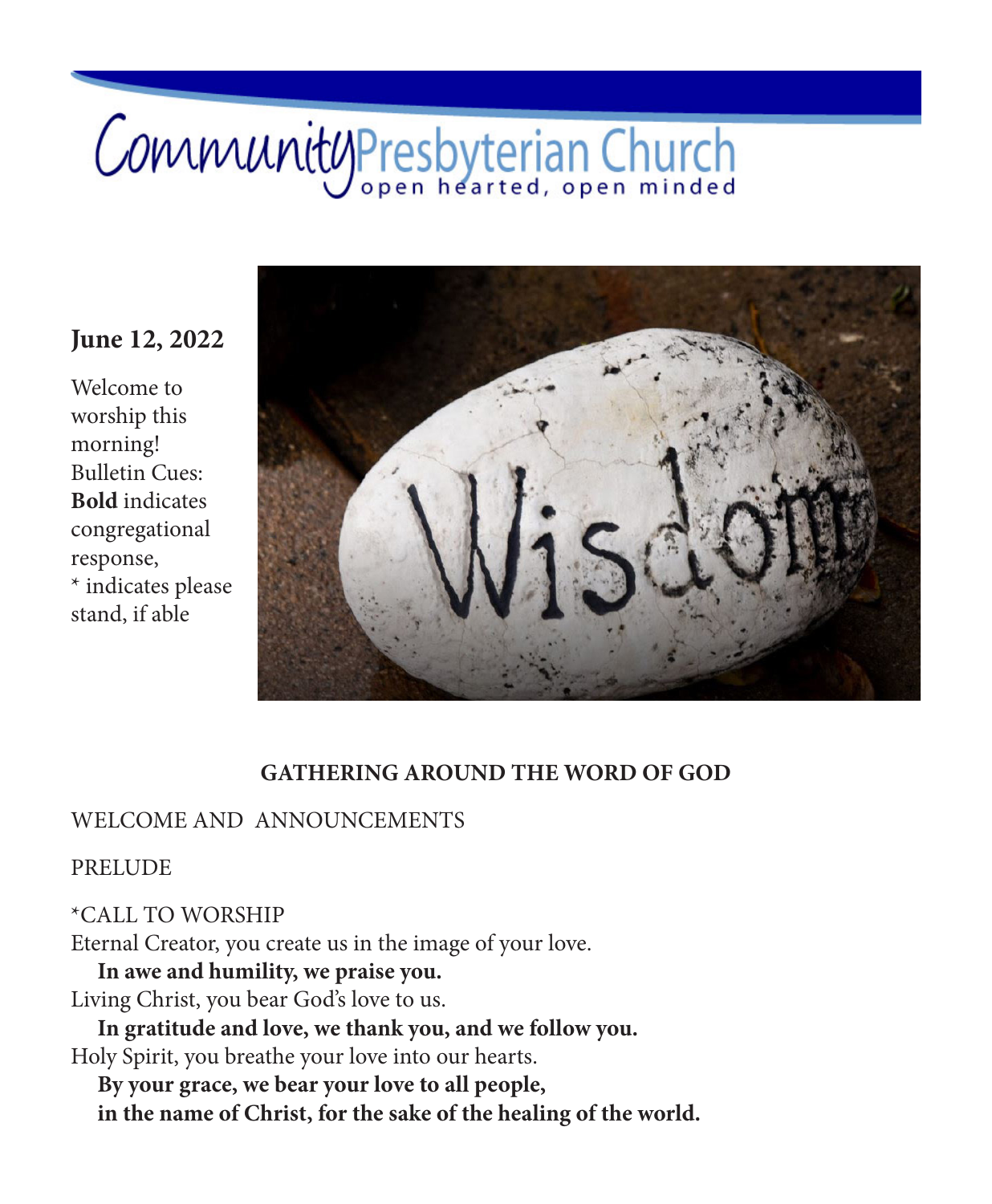

Printed with Permission CCLI #2748883 Printed with Permission CCLI #2748883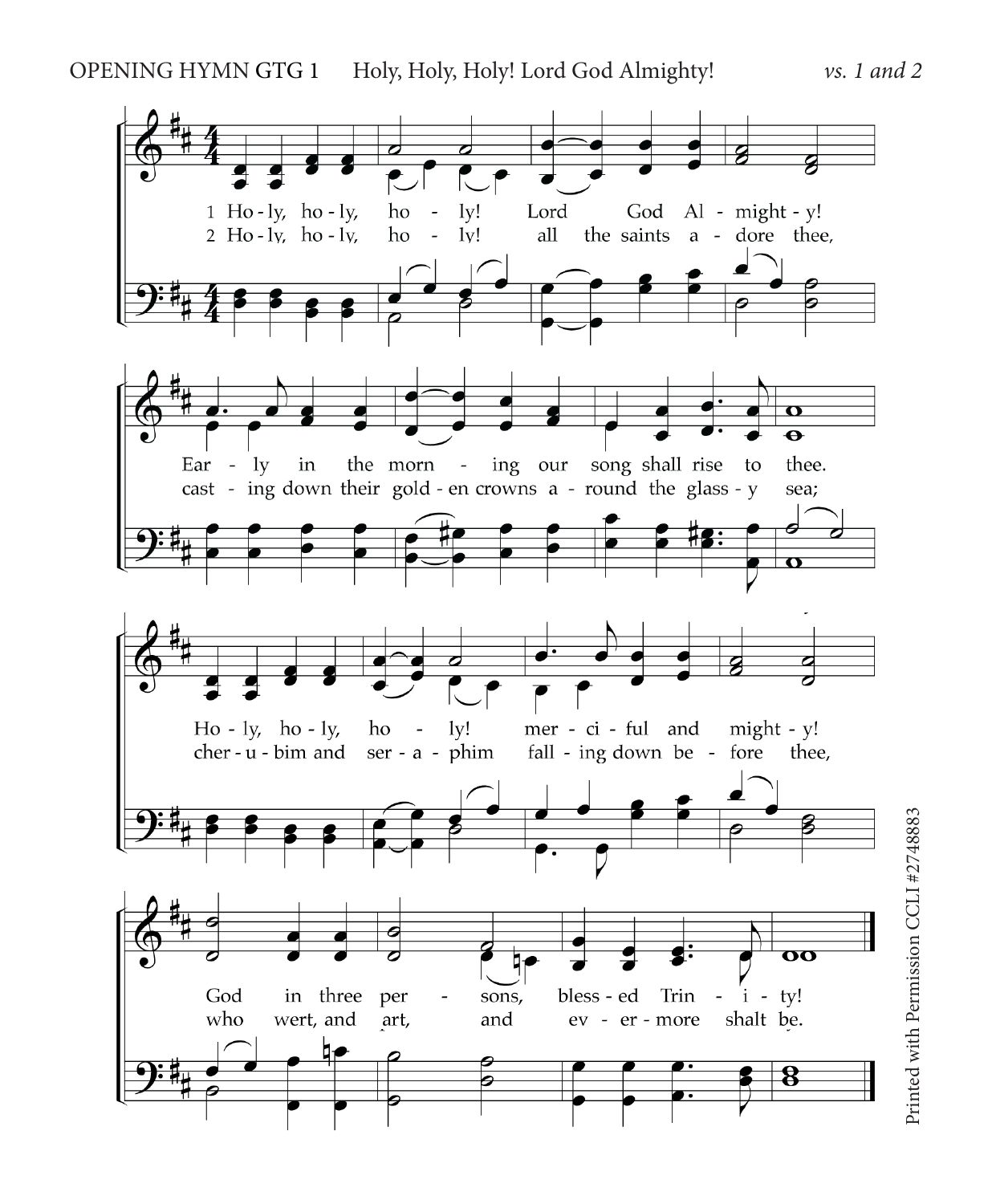CONFESSION AND FORGIVENESS It is only by the power of God that we are able to stand against evil. Trusting in God's grace, let us confess our sin. *Silence*

**Holy God, one God in three persons, Father, Son, and Holy Spirit; Mother, Lover, Friend; mutual and whole: we confess our relationships are not that way. We have been too selfish; or we have given too much; or we have accepted too little. Our sin drives us away from one another and from you. Forgive us and restore us. Draw us close that we may know life in all its fullness.**

Now stand firm in your faith, covered by the saving grace of God and ready to proclaim the gospel of peace. In the name of Jesus Christ, we are forgiven! **Thanks be to God.**

# **LISTENING FOR GOD'S WORD**

# PRAYER FOR ILLUMINATION

Eternal One, Holy Oneness, we belong to you. Loving Christ, Divine Companion, we listen for you. Holy Spirit, Breath of God in us, we open ourselves to your flow into us and through us to the world. Holy Three, Holy One, you live in us, and we in you. We offer ourselves in love. **Amen.**

# SCRIPTURE READING Proverbs 8:1-4, 22-31

Does not wisdom call, and does not understanding raise her voice? On the heights, beside the way, at the crossroads she takes her stand; beside the gates in front of the town, at the entrance of the portals she cries out: "To you, O people, I call, and my cry is to all that live. God created me at the beginning, the first of the divine acts of long ago. Ages ago I had my origin, at the start, before the dawning of the earth. When there were no depths I was brought forth, when there were no springs abounding with water. Before the mountains had been shaped, before the hills, I was born— when earth and fields did not exist, or the world's first bits of soil. When the Creator established the heavens, I was there, when the eternal Artist drew a circle on the face of the deep, making firm the skies above, establishing the fountains of the deep, assigning to the sea its limit, so that its waters might not overflow; When the Founder marked out the foundations of the earth, then I was, as well, like a confidant, a master worker, giving delight; rejoicing before the Lifegiver always, enchanted as a child at play, reveling in the inhabited world and delighting in the human race."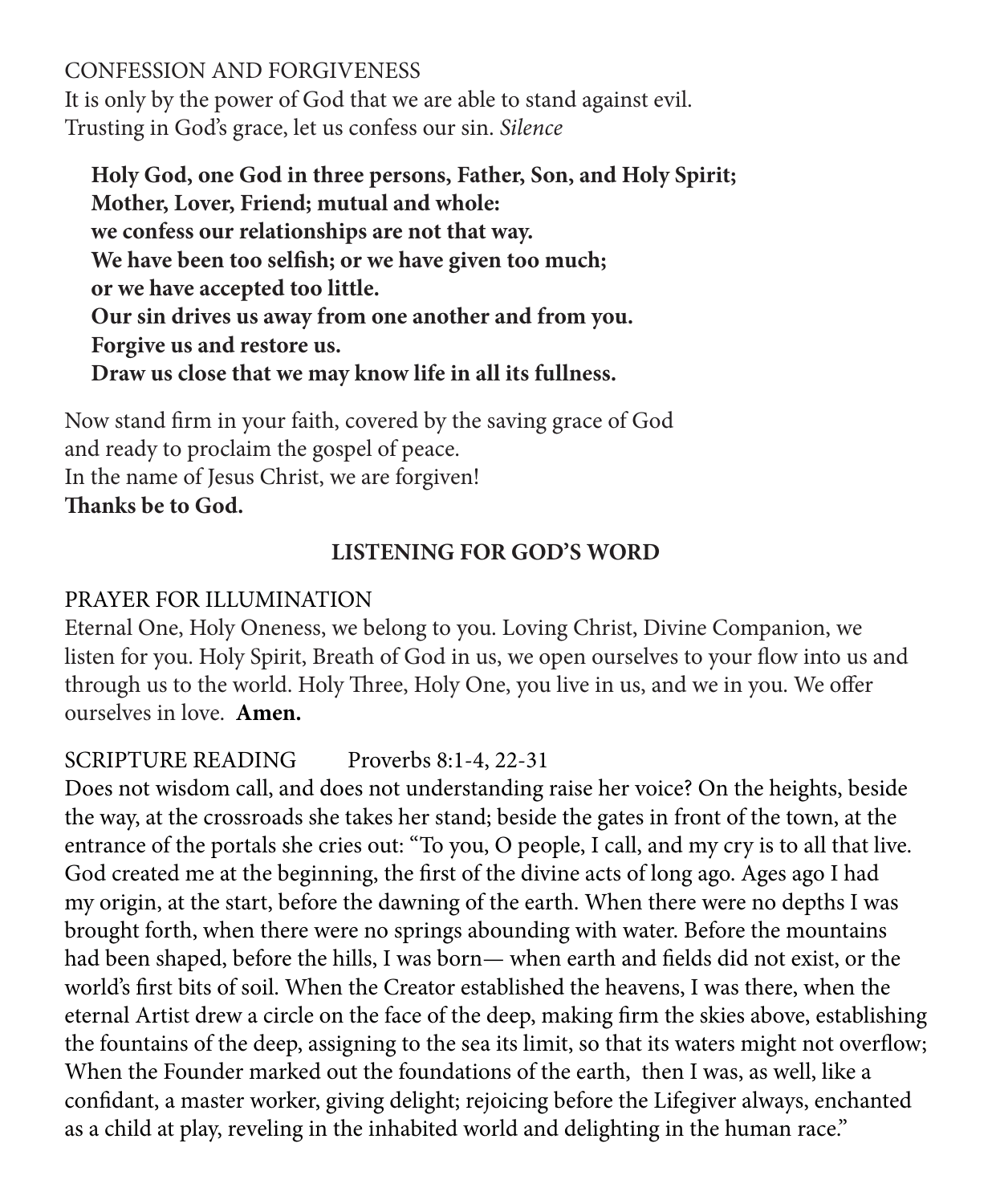RESPONSIVE READING Psalm 8 O God, our Sovereign, how majestic is your name in all the earth! You have set your glory above the heavens.

# **Out of the mouths of babes and infants you have founded a bulwark because of your foes, to silence the enemy and the avenger.**

When I look at your heavens, the work of your fingers, the moon and the stars that you have established;

# **what are human beings that you are mindful of them, mortals that you care for them?**

Yet you have made them a little lower than God, and crowned them with glory and honor.

# **You have given them dominion over the works of your hands; you have put all things under their feet,**

all sheep and oxen, and also the beasts of the field, the birds of the air, and the fish of the sea, whatever passes along the paths of the seas.

**O God, our Sovereign, how majestic is your name in all the earth!**

| <b>SPECIAL MUSIC</b>                            | Allegretto quasi Menuetto | Bri McDonough, cello |
|-------------------------------------------------|---------------------------|----------------------|
| Brahms Sonata No. 1 E minor Opus 38, movement 2 |                           |                      |

GOSPEL READING John 16:12-15

"I still have many things to say to you, but you cannot bear them now. When the Spirit of truth comes, that One will guide you into all the truth; for she will not speak on her own, but will speak whatever she hears, and she will declare to you the things that are to come. She will glorify me, because she will take what is mine and declare it to you. All that the Father has is mine. For this reason I said that she will take what is mine and declare it to you."

Your Word, our light; your grace, our hope; your love, our life. **Thanks be to God.** 

SERMON *God's Wisdom Song* Pastor Jan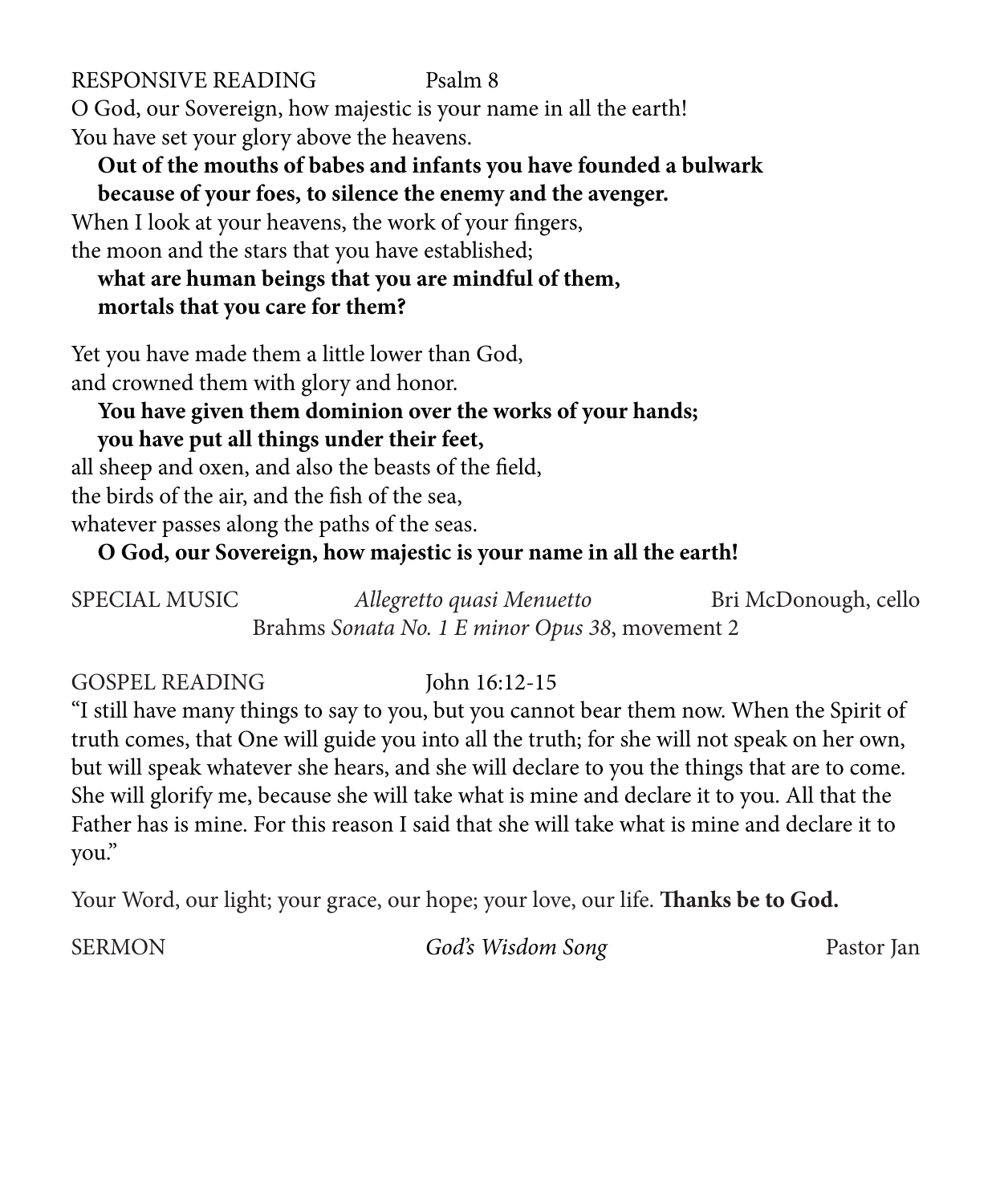### **RESPONDING TO GOD'S GRACE**



## JOYS AND CONCERNS/PRAYERS OF THE PEOPLE

God, our Savior,

**hear our prayer.**

### LORD'S PRAYER

**Our Father in heaven, hallowed be your name.**

**Your kingdom come, your will be done, on earth as it is in heaven.**

**Give us this day our daily bread;**

**and forgive us our debts, as we forgive our debtors;**

**and let us not be led into temptation, but deliver us from evil.**

**For the kingdom, the power, and the glory are yours, now and forever. Amen**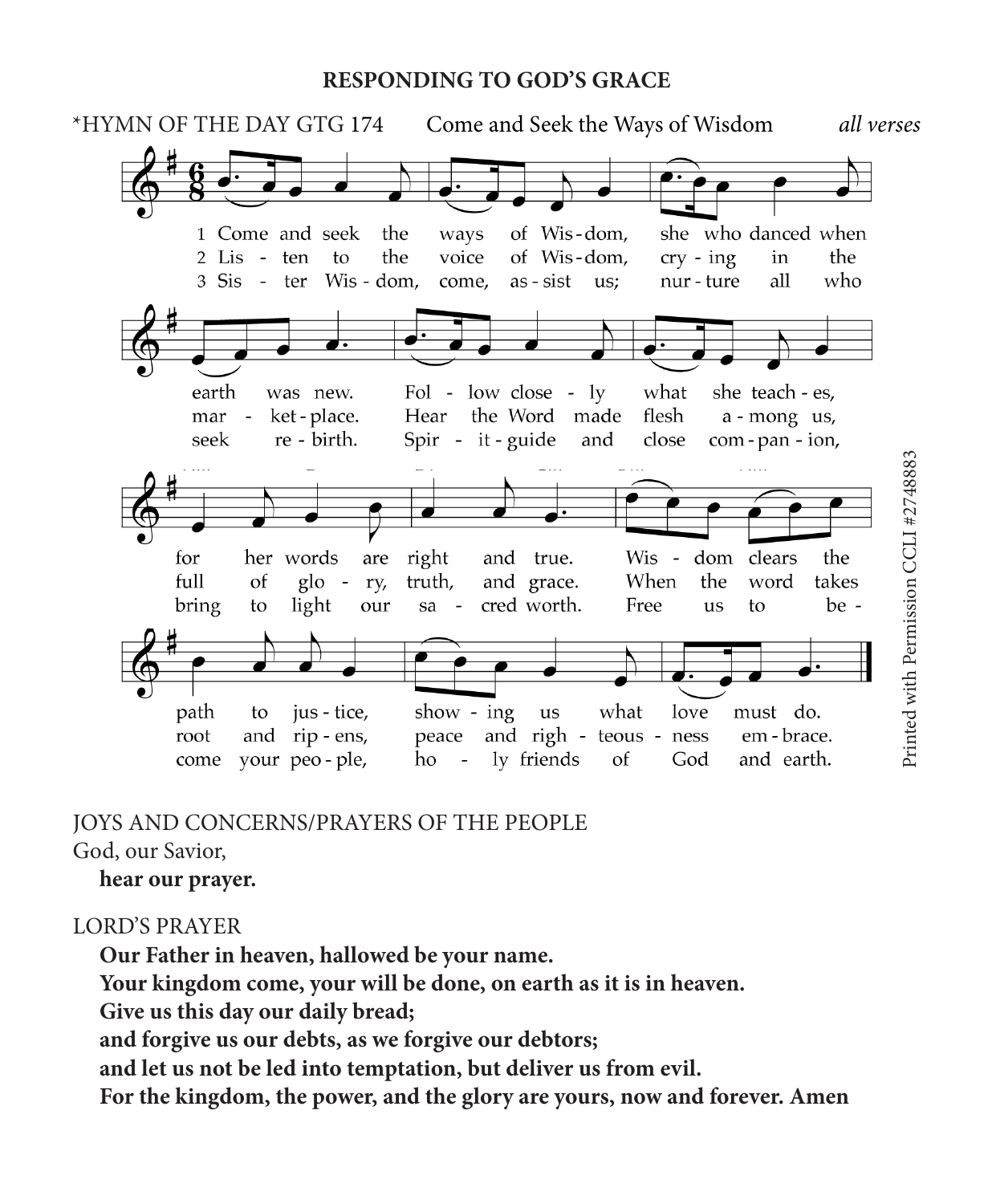### **SENDING INTO THE WORLD TO LOVE AND SERVE**

\*CLOSING HYMN GTG 547 Go, My Children, with My Blessing *vs. 1 and 3*

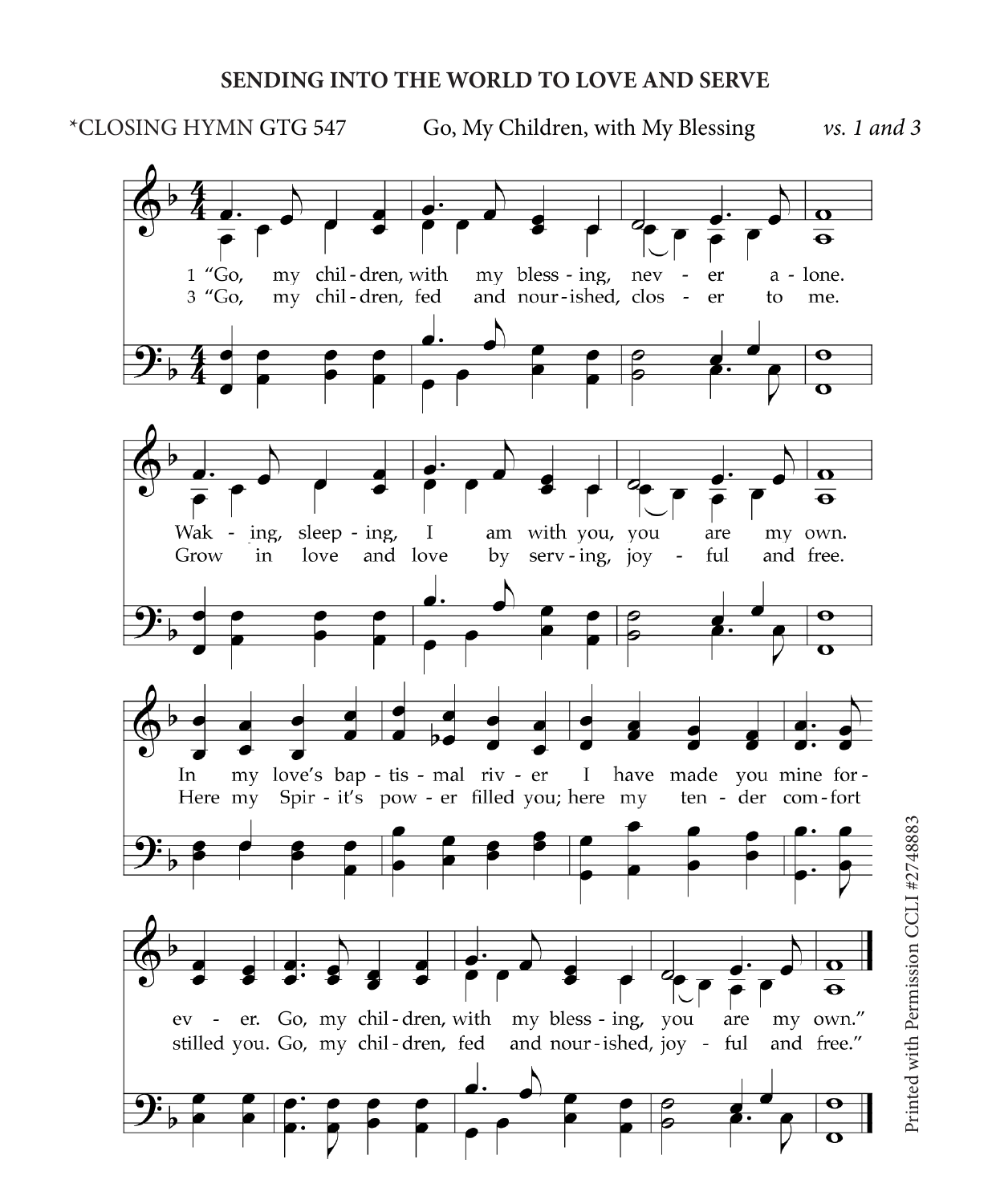\*CHARGE AND BLESSING The blessing of God, all-giving and all-holy, who was and is and is to come be with you now and always.

Go in peace to love your God with heart and soul and mind and strength, and to love your neighbor as yourself. **Amen**

**POSTLUDE** 



Are you interested in enjoying outdoor music and food with CPC friends? Berne Woodfired Pizza offers great outdoor concerts featuring local musicians each Wednesday throughout the summer. Groups perform at 5 and 6:45 pm. Check out their website: [https://www.bernepizza.org/](ttps://www.bernepizza.org/concerts) [concerts](ttps://www.bernepizza.org/concerts). Anyone interested in carpooling with other CPC folks, please respond to Amanda Ross, [akayross@gmail.com,](mailto:akayross%40gmail.com?subject=) or Sue Chipman, [suechipman9@gmail.com](mailto:suechipman9%40gmail.com?subject=).